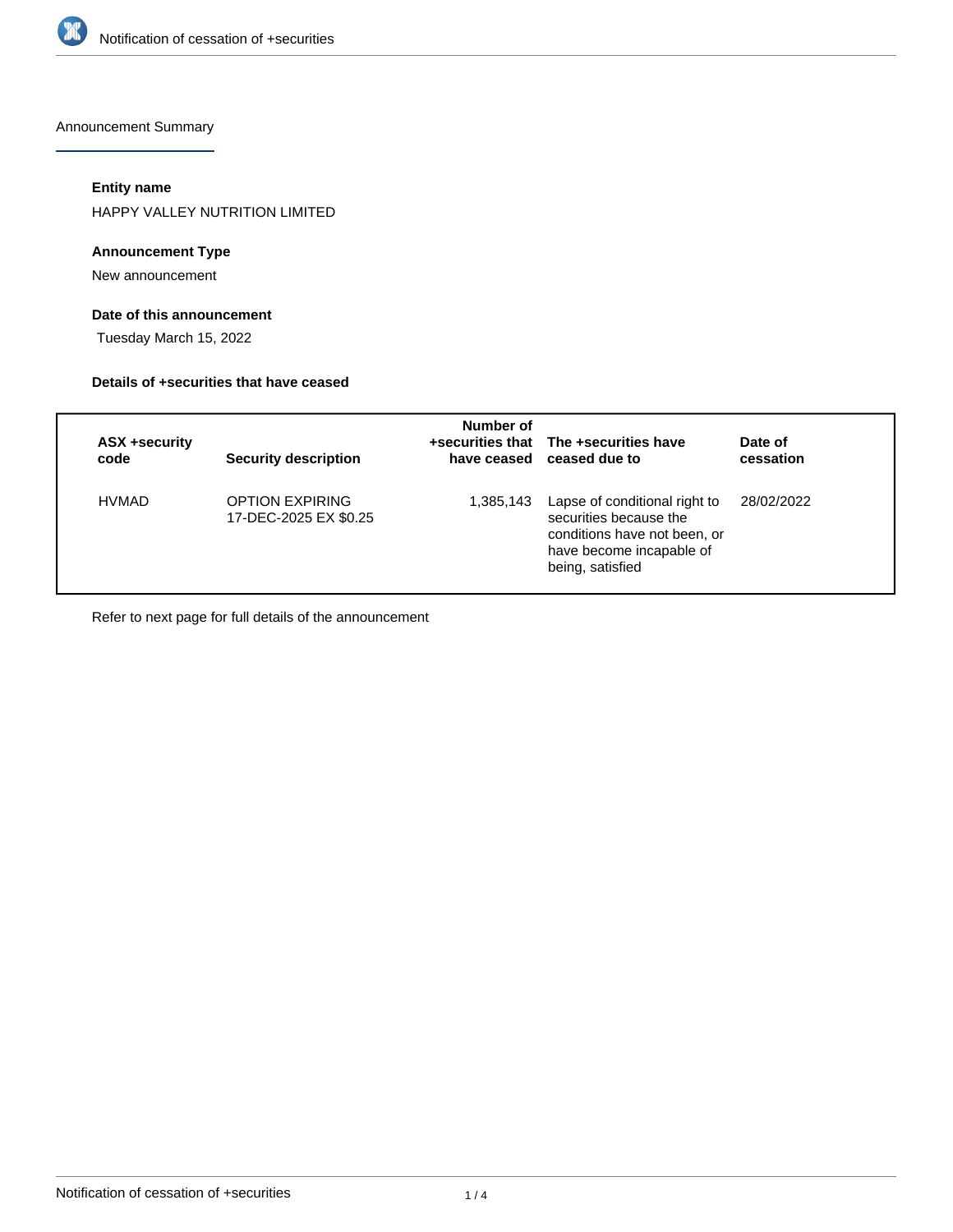

Part 1 - Announcement Details

### **1.1 Name of +Entity**

HAPPY VALLEY NUTRITION LIMITED

We (the entity named above) provide the following information about our issued capital.

**1.2 Registered Number Type** ARBN

**Registration Number** 636597101

**1.3 ASX issuer code** HVM

**1.4 The announcement is** New announcement

# **1.5 Date of this announcement**

15/3/2022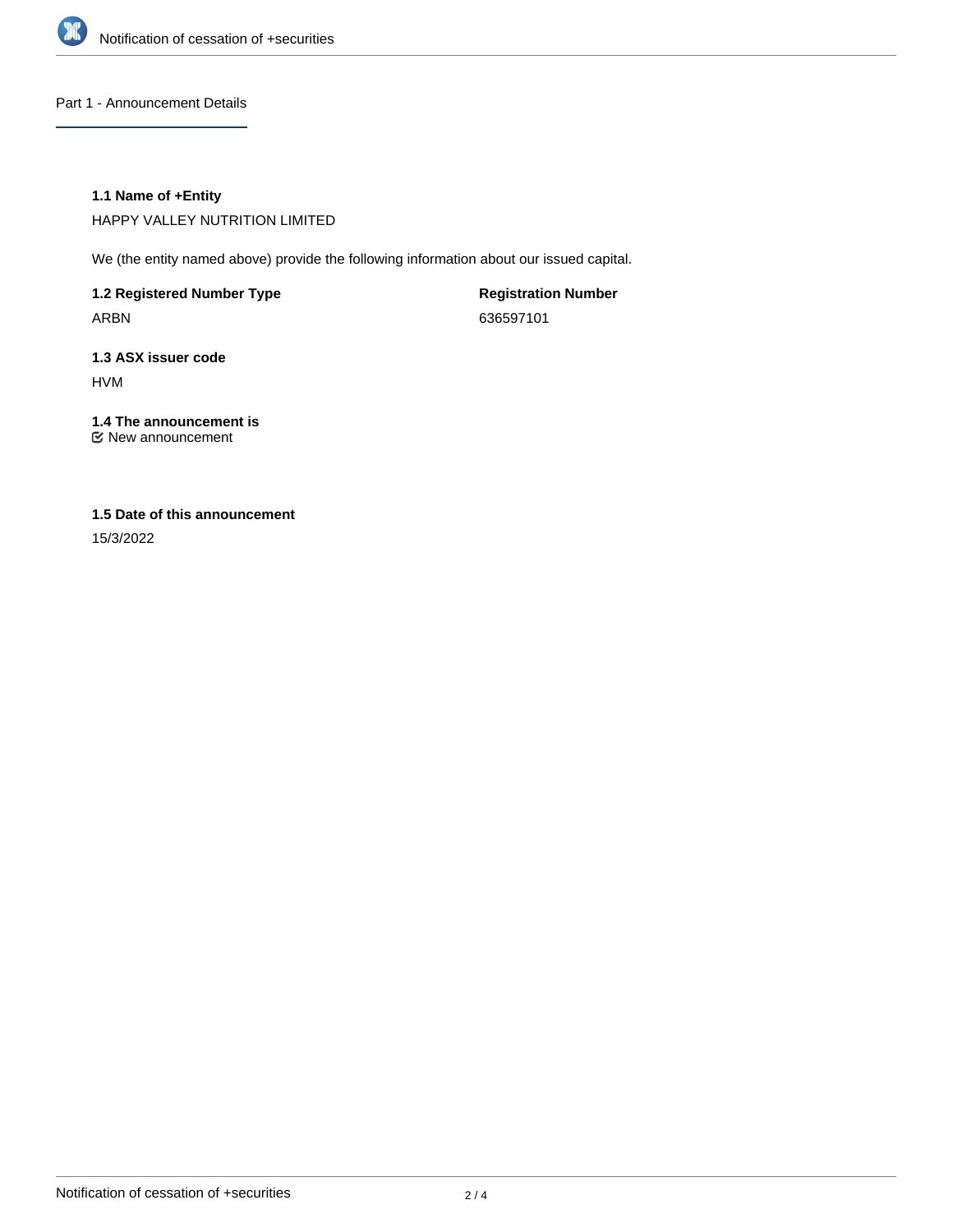

# Part 2 - Details of +equity securities or +debt securities that have ceased

| <b>ASX +Security Code and Description</b>                                                                                      |                                                                           |  |  |  |
|--------------------------------------------------------------------------------------------------------------------------------|---------------------------------------------------------------------------|--|--|--|
| HVMAD: OPTION EXPIRING 17-DEC-2025 EX \$0.25                                                                                   |                                                                           |  |  |  |
| Unquoted + equity securities that have ceased                                                                                  |                                                                           |  |  |  |
| Number of securities that have ceased                                                                                          |                                                                           |  |  |  |
| 1,385,143                                                                                                                      |                                                                           |  |  |  |
| <b>Reason for cessation</b>                                                                                                    |                                                                           |  |  |  |
| Lapse of conditional right to securities because the conditions have not been, or have become incapable of being,<br>satisfied |                                                                           |  |  |  |
| Date of cessation<br>28/2/2022                                                                                                 | Is the entity paying any consideration for the cessation?<br>$\propto$ No |  |  |  |
| Any other information the entity wishes to notify to ASX about the cessation?                                                  |                                                                           |  |  |  |
| No                                                                                                                             |                                                                           |  |  |  |